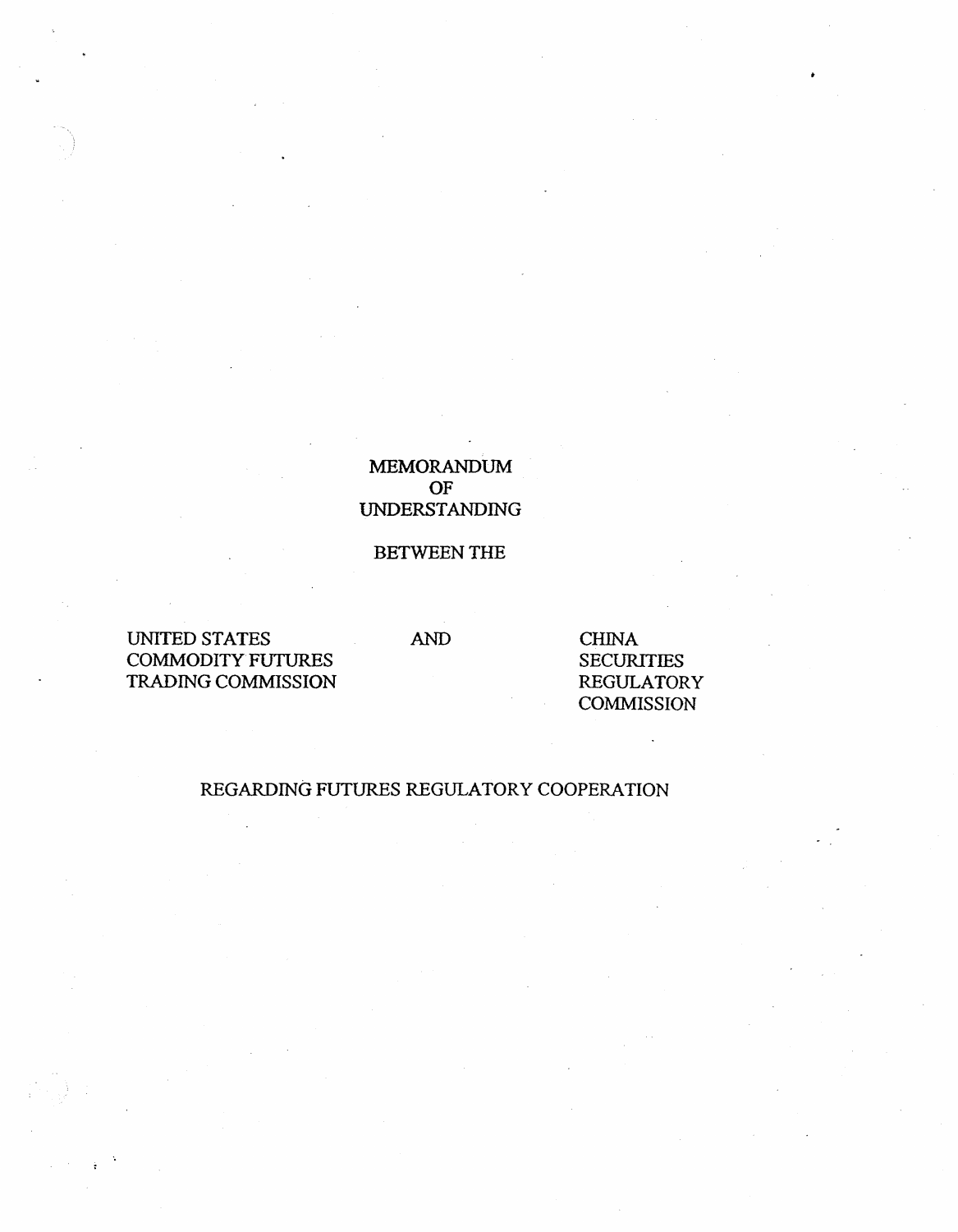1. The United States Commodity Futures Trading Commission (CFfC) was created by the United States Congress as an independent agency with the mandate to regulate commodity futures and options markets in the United States.

2. The China Securities Regulatory Commission (CSRC) has been established with the approval · of the State Council of the People's Republic of China as the authority in charge of supervising and regulating the national securities and· futures markets in China.

3. The CFfC and the CSRC (collectively the Authorities), are jointly committed to maintaining open, fair, efficient and sound futures and options markets; recognize that the development of domestic legal and regulatory structures is essential to market integrity and investor protection; believe that international cooperation can facilitate the development and effective operation of futures and options markets; and desire to establish a mutually acceptable basis for cooperation, consultation and the provision of technical assistance. The CFTC and the CSRC have reached the following understanding with respect to cooperation, consultation, and the provision of technical assistance.

## CLAUSE I CONSULTATION REGARDING MATTERS OF MUTUAL INTEREST

### Section 1. General Principles

1. This Memorandum of Understanding (MOU) describes the intent of the Authorities and does not create legally binding obligations or supersede domestic law of either country.

2. The Authorities recognize the need and desirability of providing assistance, as set forth in Clauses II and III, to each other pursuant to this MOU. The provision of any such assistance should be consistent with the domestic laws of the Authorities and the availability of resources. Where the provision of assistance would be contrary to the public interest of an Authority, such assistance may be denied.

3. The Authorities intend to engage in a dialogue on all aspects of futures and options regulation and on the development and operation of their futures and options markets.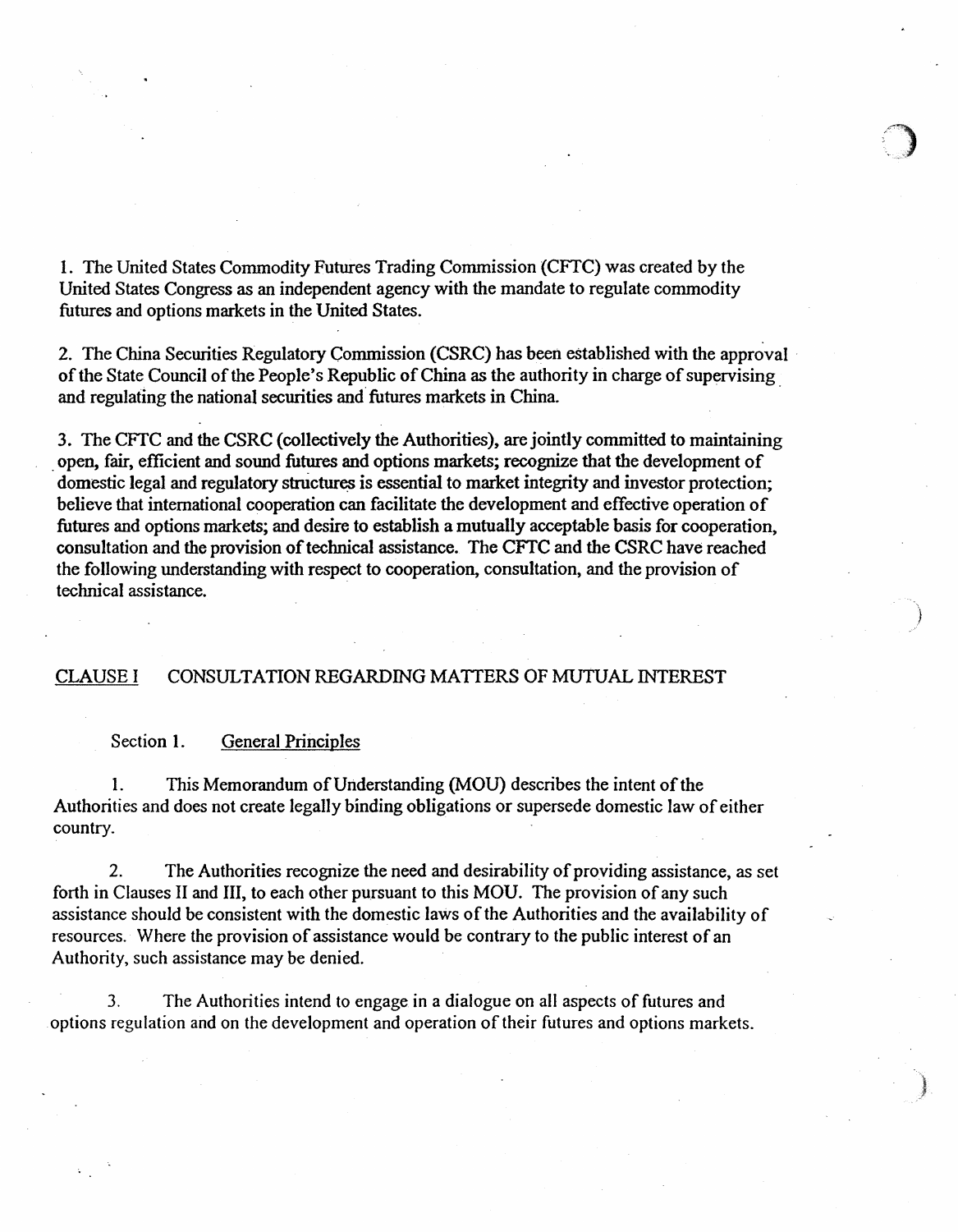## Section 2. Consultation

The Authorities intend to consult periodically about matters of mutual interest in order to promote cooperation and market integrity, and to further the protection of futures and options market participants. Such consultation may cover, among other things, the development of prudential standards and conduct of business standards for the operation of futures businesses (brokers, dealers and markets), the evolution of clearance and settlement and other market systems, the execution of market oversight, and the administration of the Authorities' futures and options laws, rules, and regulations. The purpose of such consultation is to assist in the development of effective approaches to strengthening domestic and international futures and options markets.

## Section 3. Information Sharing

The Authorities intend to share information on each other's laws, rules and regulations pertaining to futures and options markets and how those laws, rules and regulations are implemented and interpreted.

## CLAUSE IT PROVISION OF TECHNICAL.ASSISTANCE FOR THE DEVELOPMENT OF THE CHINA SECURITIES REGULATORY COMMISSION

### Section 1. Technical Assistance

The CFfC intends to consult with and provide advice to the CSRC for the development, administration, and operation of the futures and options markets in the People's Republic of China. Such consultation should identify specific types of technical assistance the Authorities believe are desirable and reasonable. The technical assistance may include the training of personnel as well as the provision of information and advice relating to the development of:

> a. Systems to improve the risk management, price discovery and hedging functions of markets;

'

- b. Futures and options products and the basics of designing contracts not readily susceptible to manipulation;
- c. Order handling systems;
- d. Trade recording and comparison systems;
- e. Quotation and transaction data transmission systems;
- f. Clearance and settlement mechanisms;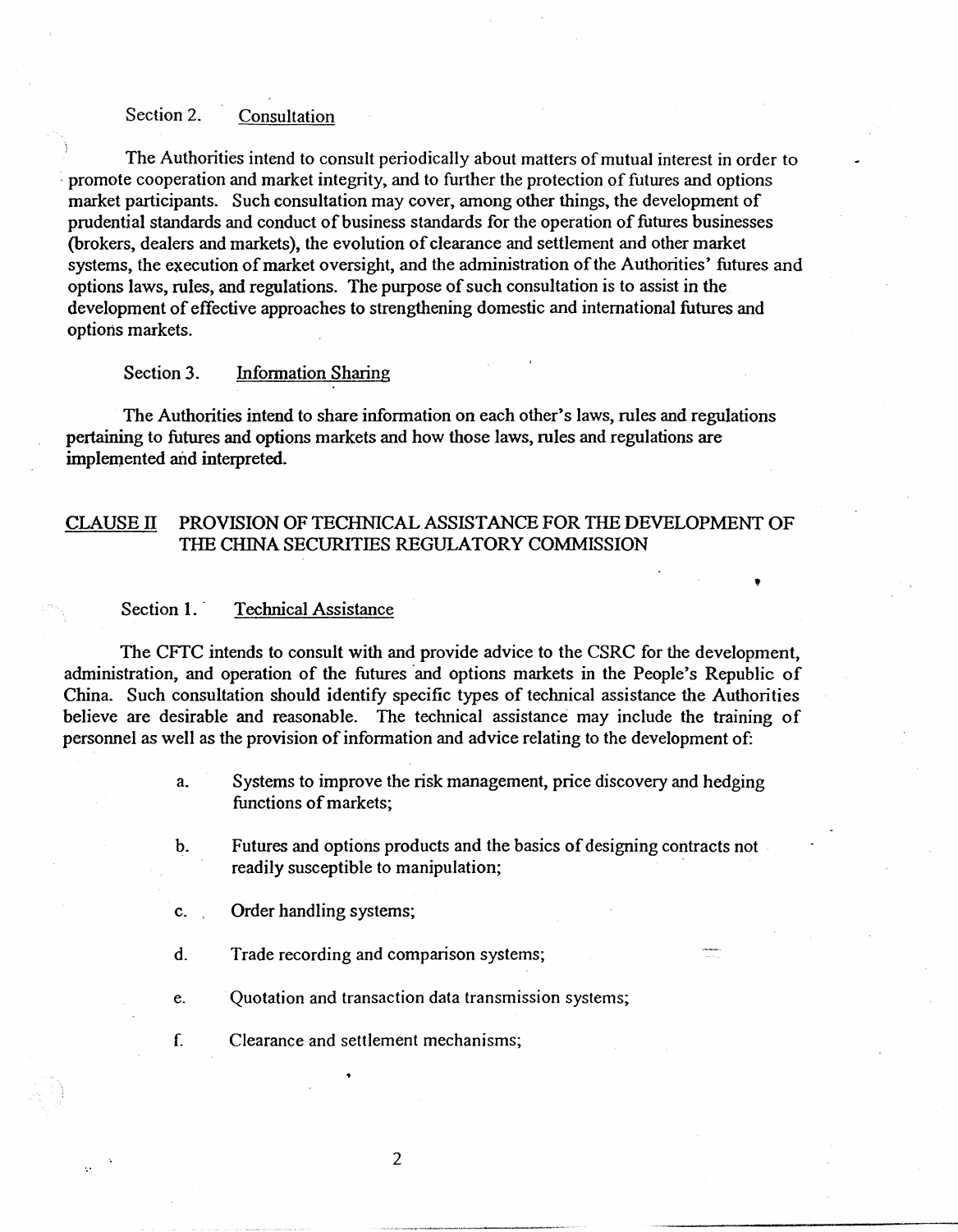- g. Regulatory requirements and best practices relating to market professionals, products and markets;
- h. Systems and related regulatory mechanisms relating to financial surveillance;
- I. Systems for effective market surveillance and enforcement programs;
- J. Disclosure and other procedures and practices to protect futures and options customers and market participants; and
- k. Information with optimal levels\_ of transparency.

#### Section 2. Specific Technical Assistance

Specific technical assistance may be provided in the following manner:

- a. Comment by CFfC staff on draft laws and regulations;
- b. Availability of CFfC staff and other relevant experts to provide consultation regarding futures and options markets;
- c. General training sessions concerning futures and options regulation; and
- d. Internship programs of short duration for CSRC personnel at the CFTC, conditioned upon entering into any necessary confidentiality agreements.

### Section 3. Availability

The Authorities recognize that specific technical assistance is subject to the availability of resources and domestic authorizing legislation.

### CLAUSE III COOPERATION

Each Authority may, subject to Clause IV, Section 2, give assistance as to:

- a. The granting of licenses for the conduct of futures business;
- b. The observance of the laws and regulations applicable to futures business;

} /

c. The observance of the laws and regulations applicable to futures exchanges and other types of markets;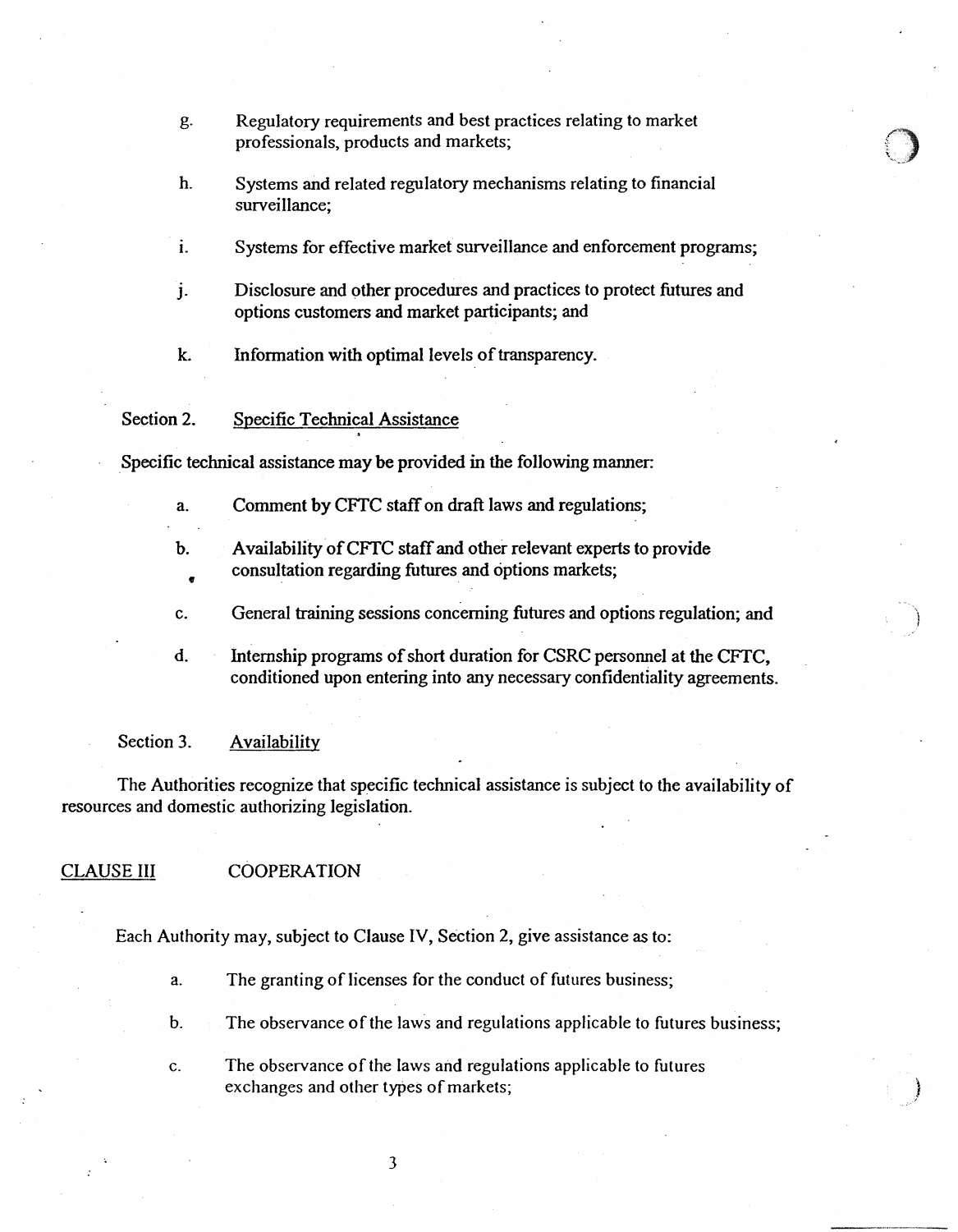- d. The observance of the regulations of futures exchanges by their members or other market participants; and
- e. The prevention and detection of futures and options fraud and other irregularities in connection with the offer, purchase or sale of any futures or options contract.

#### CLAUSE IV OPERATIONS

Section 1. Laws, Rules and Requirements

The Authorities have exchanged general information on the laws, rules and requirements applicable to the confidentiality and use of information.

Section 2. Requests

Requests for assistance under Clause III, procedures for making and executing such requests, permissible uses of information, confidentiality requirements and other matters not explicitly included in this MOU should be addressed on a case-by-case basis.

Section 3. Official Contacts

To further ensure the effective operation of this MOU, and to facilitate communication between the Authorities, the Authorities hereby designate the contact officials set forth in Attachment A.

### CLAUSE V FUTURE UNDERSTANDINGS

I. The Authorities plan to regularly review their efforts pursuant to this MOU with a view toward improving communication between them. In this regard, when new United States and/or People's Republic of China futures and options laws take effect, the Authorities intend to consider whether this MOU should be supplemented or superseded.

2. The Authorities intend to move toward more fonnal information sharing arrangements after they have some experience with the operation of this MOU.

4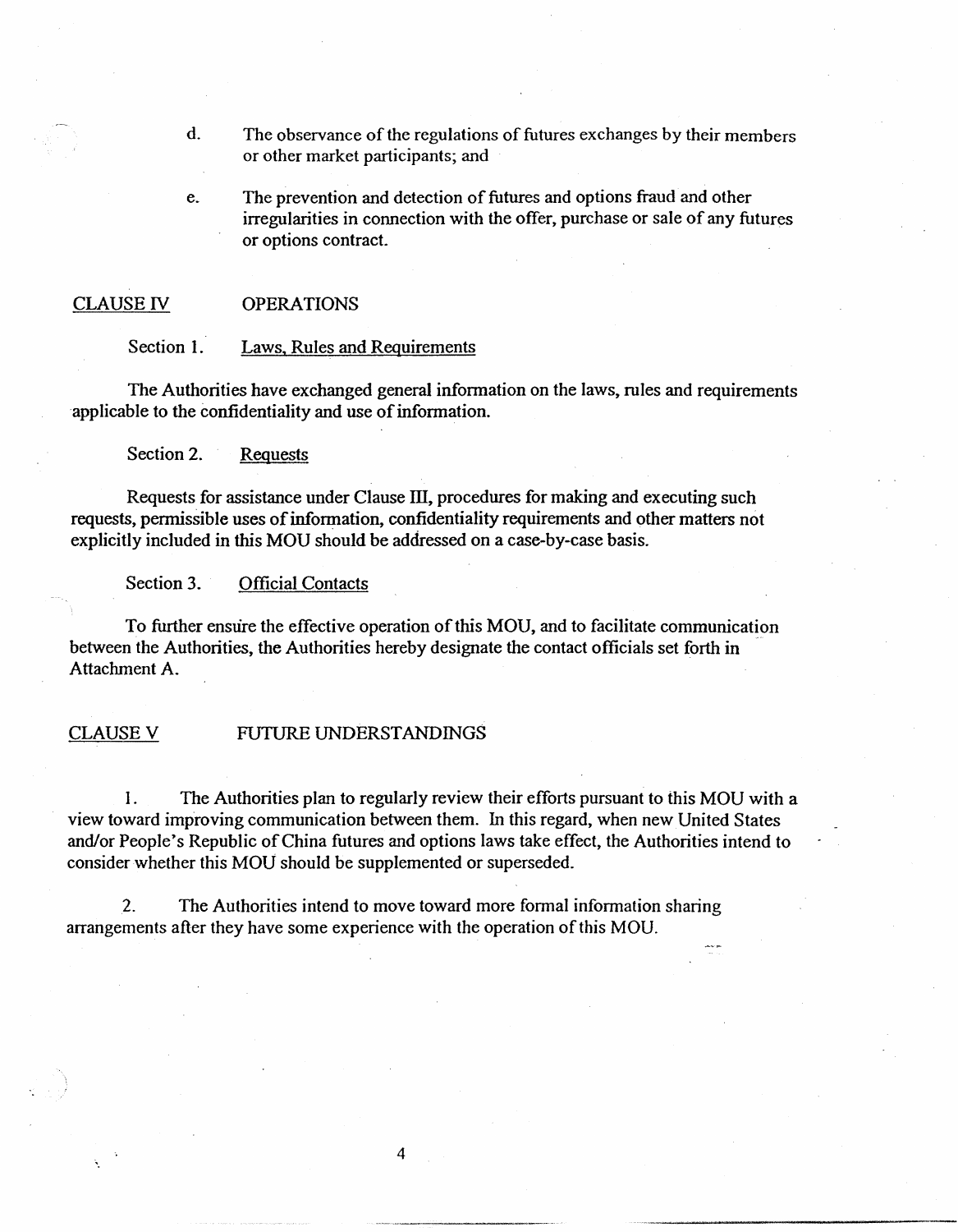## CLAUSE VI EFFECTIVE DATE AND TERMINATION

Section 1. Effective Date

This MOU will be effective from the date of its signature by the CFTC and the CSRC.

Section 2. Termination

This MOU may be terminated at any time by either Authority giving thirty days' written· notice to the other Authority. Termination of this MOU will not affect requests for assistance that are made prior to the effective date of such notification.

This MOU is executed in duplicate in English and Chinese in Washington, DC on January 18,2002.

## FOR THE UNITED STATES COMMODITY FUTURES TRADING COMMISSION

wlfr E. NEWSOMF

**LIRMAN** 

FOR THE CHINA SECURITIES REGULATORY COMMISSION ळ∥

ZHOU XIAOCHUAN **CHAIRMAN**